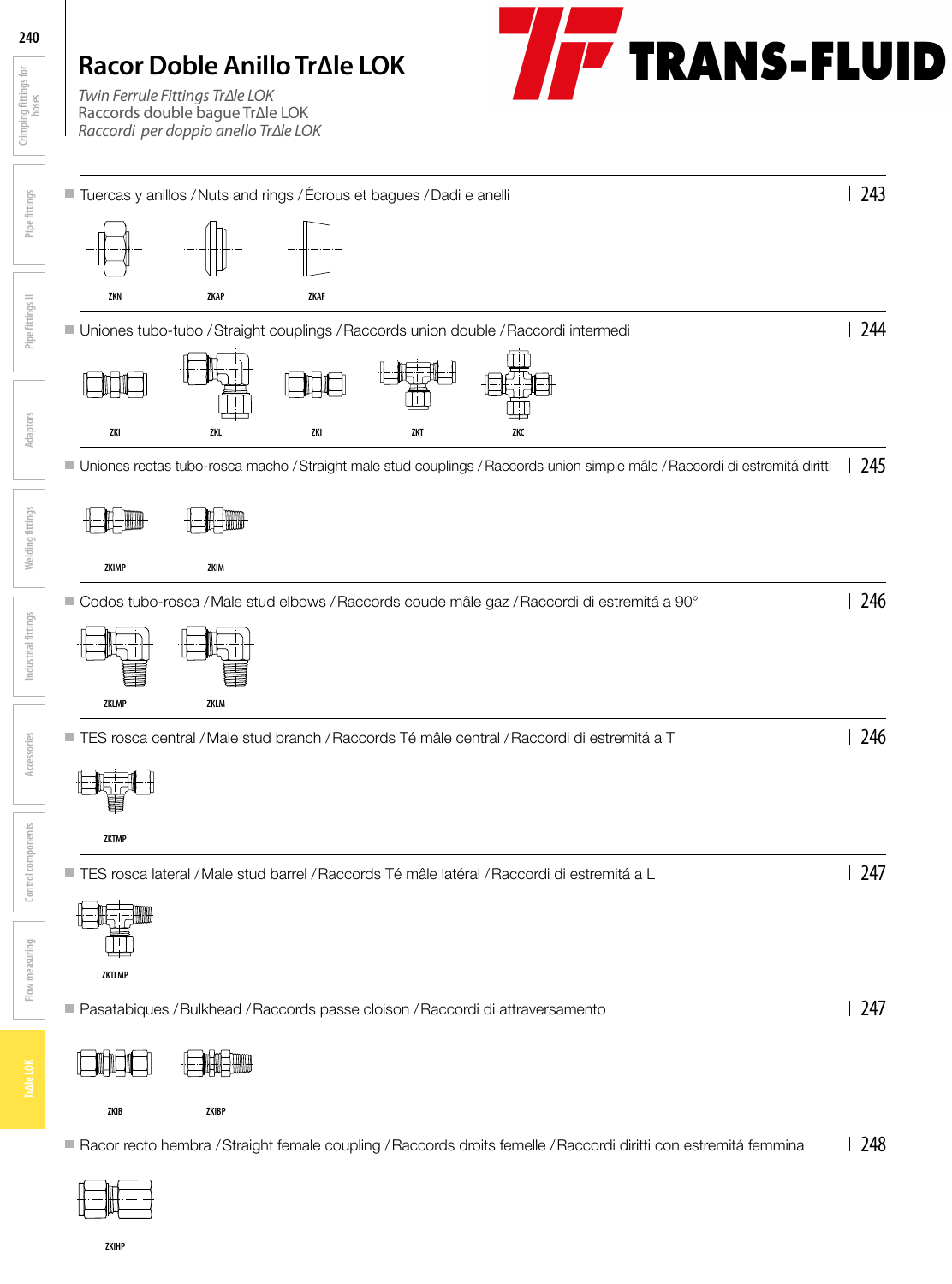|                                                                                                                                                     |     | 241                            |
|-----------------------------------------------------------------------------------------------------------------------------------------------------|-----|--------------------------------|
| Racor Doble Anillo Tr $\Delta$ le LOK<br>Twin Ferrule Fittings Tr∆le LOK<br>Raccords double bague Tr∆le LOK<br>Raccordi per doppio anello Tr∆le LOK |     | Crimping fittings for<br>hoses |
| ■ Tapones / Plugs / Raccords bouchon métrique / Tappi                                                                                               | 249 | Pipe fittings                  |
| ZKOH<br>ZKOM                                                                                                                                        |     | Pipe fittings II               |
| Conectores para tubo / Pipe connector / Connecteur de tuyau / Connettore per tubi                                                                   | 249 |                                |

**ZKIA ZKIAMP ZKIAHP**

**Flow measuring**

Flow measuring

**Adaptors**

**Welding fittings**

**Welding fittings** 

**Industrial fittings**

Industrial fittings

**Accessories**

**Control components**

Control components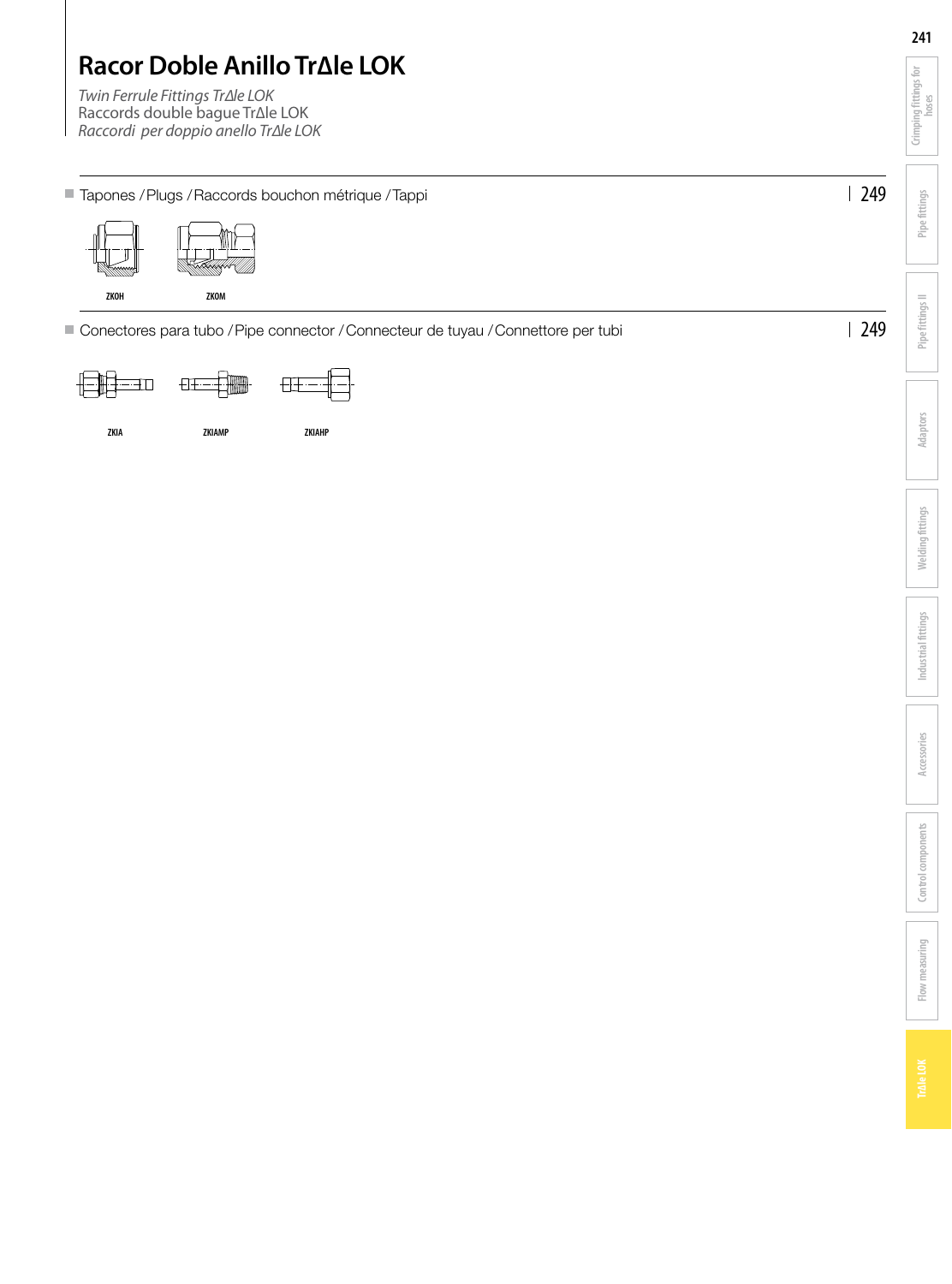# TRΔLE® LOK SERIES

| <b>INFORMACIÓN DE CODIFICACIÓN / CODIFICATION INFORMATION</b> |                                    | <b>REF / CODE</b> | <b>DESCRIPCIÓN / DESCRIPTION</b>              |
|---------------------------------------------------------------|------------------------------------|-------------------|-----------------------------------------------|
|                                                               |                                    |                   |                                               |
|                                                               |                                    | <b>ZKN</b>        | Tuercas / Nuts                                |
| EJEMPLO-EXAMPLE                                               |                                    | <b>ZKAP</b>       | Anillo trasero / Back Ferrule                 |
|                                                               |                                    | <b>ZKAF</b>       | Anillo frontal / Front Ferrule                |
| <b>ZKTK02</b>                                                 | <b>ZK: TRALE® LOK SERIES</b>       | <b>ZKI</b>        | Unión recta / Straight Union                  |
|                                                               | FIGURA (RACOR EN TE)/<br>т:        | <b>ZKL</b>        | Unión en codo / Elbow Union                   |
|                                                               | <b>FIGURE (TE UNION)</b>           | ZKT               | Unión en T / Tee Union                        |
|                                                               | <b>02:</b> Ø Tubo (02 = $1/8$ ")   | <b>ZKC</b>        | Unión en cruz / Cross Union                   |
|                                                               | $Ø$ Tube (02 = 1/8")               | <b>ZKIM</b>       | Unión recta tubo-rosca / Straight male stud   |
| EJEMPLO-EXAMPLE                                               |                                    | <b>ZKLMP</b>      | Codo tubo - rosca / Male stud elbow           |
|                                                               |                                    | <b>ZKTMP</b>      | T tubo - rosca / Male stud T                  |
| ZKIMP0202                                                     | <b>ZK: TRALE® LOK SERIES</b>       | <b>ZKTLM</b>      | L tubo - rosca / Male stud L                  |
|                                                               | <b>IM: RACOR RECTO ROSCA TUBO/</b> | <b>ZKIB</b>       | Pasatabiques recto / Straight bukhead         |
|                                                               | <b>STRAIGHT MALE STUD</b>          | <b>ZKIBP</b>      | Pasatabiques tubo-rosca/ Male stud bulkhead   |
|                                                               | <b>P02: MACHO 1/8" NPT</b>         | <b>ZKIHP</b>      | Unión tubo-rosca hembra/ Straight female stud |
|                                                               | MALE 1/8" NPT                      | <b>ZKOH</b>       | Tapón hembra / Cap                            |
|                                                               | <b>02:</b> Ø Tubo (02 = 1/8")      | <b>ZKOM</b>       | Tapón macho / Plug                            |
|                                                               |                                    | <b>ZKIA</b>       | Reductor tubo / Pipe Reducer                  |
|                                                               | $\varnothing$ Tube (02 = 1/8")     | <b>ZKIAH</b>      | Adap. hembra / Female adapter                 |

### DESIGNACIÓN DE TUBO EXTERIOR/ *TUBE O.D. DESIGNATOR*

| <b>TUBO EN PULGADAS/ FRACTIONAL TUBE</b> |      |       |       |      |              |       |                 |     | <b>TUBO MÉTRICO / METRIC TUBE</b> |            |     |     |                 |            |            |     |     |     |
|------------------------------------------|------|-------|-------|------|--------------|-------|-----------------|-----|-----------------------------------|------------|-----|-----|-----------------|------------|------------|-----|-----|-----|
| 1/8''                                    | 1/4" | 5/16" | 3/8'' | 1/2" | 5/8''        | 3/4'' | 1 <sup>II</sup> | 6   | 8                                 | 10         | 12  | 14  | 15 <sub>1</sub> | 16         | 18'        | 20  |     |     |
| 02                                       | 04   | 05    | 06    | 08   | $10^{\circ}$ |       | 16              | 06M | 08M                               | <b>10M</b> | 12M | 14M | 15M             | <b>16M</b> | <b>18M</b> | 20M | 22M | 25M |

ZKIMP Adap macho / *Male adapter*

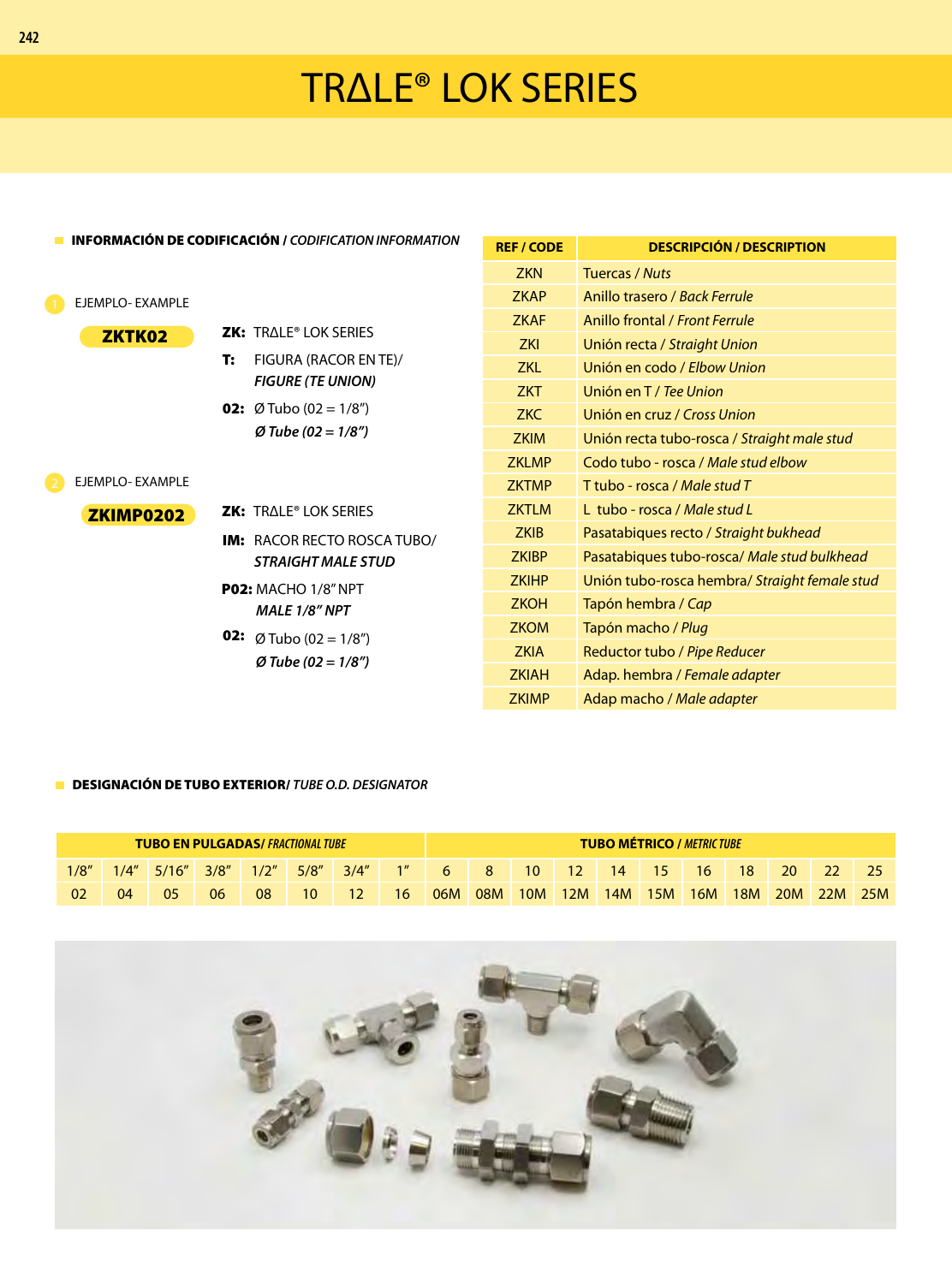*Twin Ferrule Fittings Tr∆le LOK* Raccords double bague Tr∆le LOK *Raccordi per doppio anello Tr∆le LOK*

## **Tuercas para doble anillo**

| <b>Nut for twin-ferrule</b> |                       |                |
|-----------------------------|-----------------------|----------------|
| Écrou double bagues         |                       |                |
| Dado per doppia ghiera      |                       |                |
| <b>PIPE</b><br><b>TUBO</b>  | Part nº<br>Referencia | €              |
| 1/8"                        | ZKN <sub>02</sub>     | 4,45           |
| 1/4"                        | ZKN04                 | 4,68           |
| 5/16"                       | ZKN05                 | ×              |
| 3/8"                        | ZKN06                 | 5,55           |
| 1/2"                        | ZKN08                 | 7,33           |
| 5/8"                        | <b>ZKN10</b>          | $\pmb{\ast}$   |
| 3/4"                        | <b>ZKN12</b>          | $\pmb{\times}$ |
| 1"                          | <b>ZKN16</b>          | $\pmb{\ast}$   |
| 6                           | ZKN06M                | 4,68           |
| 8                           | ZKN08M                | 5,13           |
| 10                          | ZKN10M                | 5,87           |
| 12                          | ZKN12M                | 7,24           |
| 14                          | ZKN14M                | $\star$        |
| 15                          | ZKN15M                | $\pmb{\ast}$   |
| 16                          | ZKN16M                | $\pmb{\times}$ |
| 18                          | <b>ZKN18M</b>         | $\pmb{\ast}$   |
| 20                          | ZKN20M                | $\pmb{\ast}$   |
| 22                          | ZKN22M                | *              |
| 25                          | ZKN25M                | $\pmb{\times}$ |

 $\overline{1}$ 

| <b>Anillo frontal</b>      |                       |                |
|----------------------------|-----------------------|----------------|
| <b>Front Ferrule</b>       |                       |                |
| Virole avant               |                       |                |
| <b>Ghiera frontale</b>     |                       |                |
| <b>PIPE</b><br><b>TUBO</b> | Part nº<br>Referencia | €              |
| 1/8"                       | ZKAF02                | 1,70           |
| 1/4"                       | ZKAF04                | 1,70           |
| 5/16"                      | ZKAF05                | $\mathbf x$    |
| 3/8"                       | ZKAF06                | 1,79           |
| 1/2"                       | ZKAF08                | 2,89           |
| 5/8"                       | ZKAF10                | $\pmb{\times}$ |
| 3/4"                       | ZKAF12                | *              |
| 1"                         | ZKAF16                | $\pmb{\ast}$   |
| 6                          | ZKAF06M               | 1,70           |
| 8                          | ZKAF08M               | 1,79           |
| 10                         | ZKAF10M               | 1,88           |
| 12                         | ZKAF12M               | 2,84           |
| 14                         | ZKAF14M               | *              |
| 15                         | ZKAF15M               | *              |
| 16                         | ZKAF16M               | *              |
| 18                         | ZKAF18M               | $\pmb{\ast}$   |
| 20                         | ZKAF20M               | *              |
| 22                         | ZKAF22M               | $\pmb{\ast}$   |
| 25                         | ZKAF25M               | *              |

### **Anillo posterior**

*Back Ferrule*

**Virole arrière**

*Indietro ghiera*

| <b>PIPE</b><br><b>TUBO</b> | Part nº<br>Referencia | €           |
|----------------------------|-----------------------|-------------|
| 1/8"                       | ZKAP02                | 1,83        |
| 1/4"                       | ZKAP04                | 1,93        |
| 5/16"                      | ZKAP05                | Х.          |
| 3/8"                       | ZKAP06                | 2,25        |
| 1/2"                       | ZKAP08                | 3,62        |
| 5/8"                       | ZKAP10                | $\mathbf x$ |
| 3/4"                       | ZKAP12                | Х.          |
| 1"                         | ZKAP16                | $\mathbf x$ |
| 6                          | ZKAP06M               | 1,93        |
| 8                          | ZKAP08M               | 2,11        |
| 10                         | ZKAP10M               | 2,29        |
| 12                         | ZKAP12M               | 3,53        |
| 14                         | ZKAP14M               | *           |
| 15                         | ZKAP15M               | $\ast$      |
| 16                         | ZKAP16M               | Х.          |
| 18                         | ZKAP18M               | *           |
| 20                         | ZKAP20M               | Х.          |
| 22                         | ZKAP22M               | *           |
| 25                         | ZKAP25M               | ×           |

**243**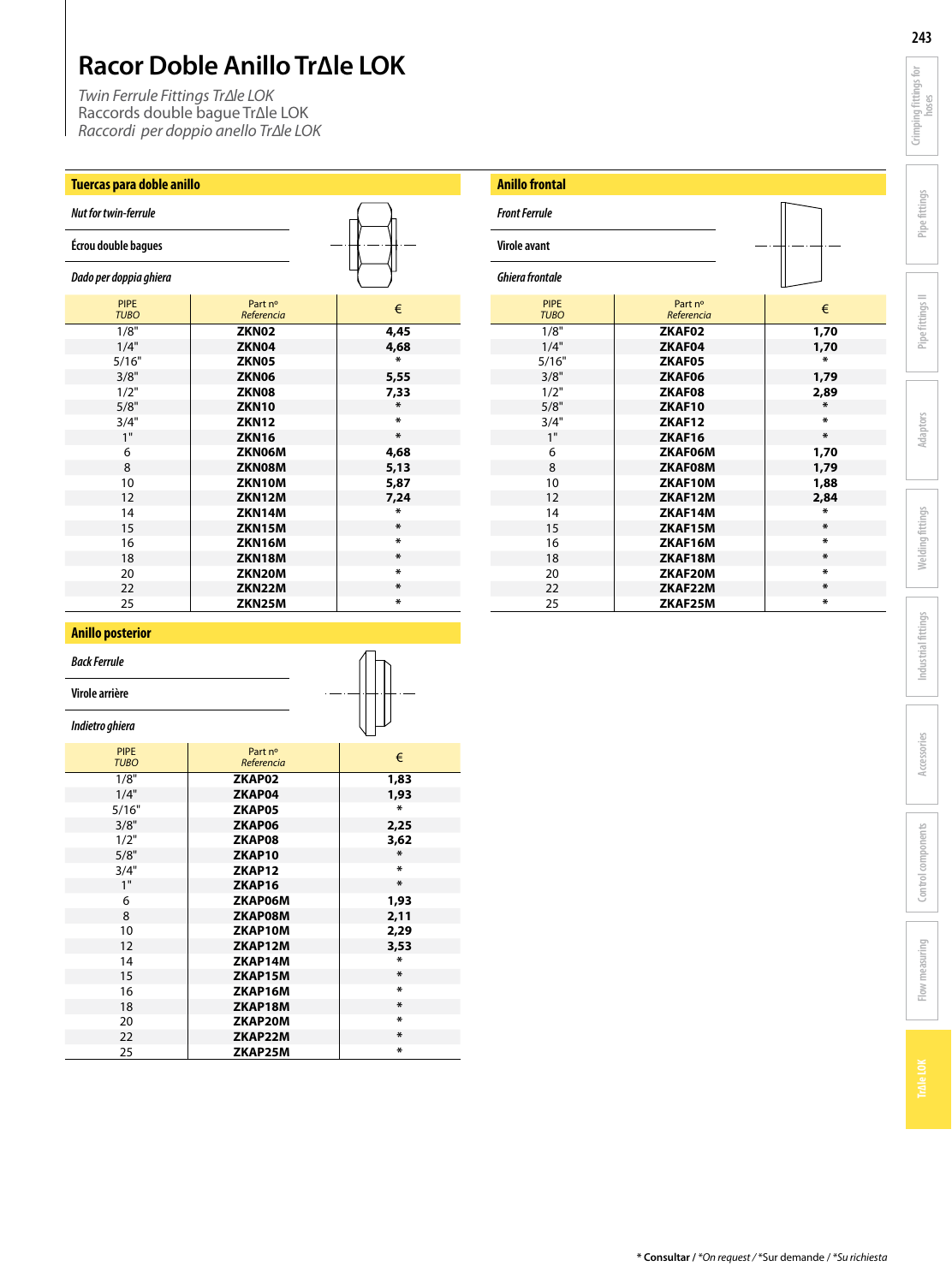*Twin Ferrule Fittings Tr∆le LOK* Raccords double bague Tr∆le LOK *Raccordi per doppio anello Tr∆le LOK*

### **Racor unión recta tubo - tubo**

### *Straight coupling*





*Raccordo intermedio diritto*

| <b>PIPE</b><br><b>TUBO</b> | Part nº<br>Referencia | €              |
|----------------------------|-----------------------|----------------|
| 1/8"                       | <b>ZKI02</b>          | 20,76          |
| 1/4"                       | <b>ZKI04</b>          | 21,50          |
| 5/16"                      | <b>ZKI05</b>          | $\pmb{\ast}$   |
| 3/8"                       | <b>ZKI06</b>          | 24,43          |
| 1/2"                       | <b>ZKI08</b>          | 34,33          |
| 5/8"                       | <b>ZKI10</b>          | $\pmb{\times}$ |
| 3/4"                       | <b>ZKI12</b>          | $\pmb{\times}$ |
| 1"                         | <b>ZKI16</b>          | $\pmb{\times}$ |
| 6                          | ZKI06M                | 21,63          |
| 8                          | ZKI08M                | 23,24          |
| 10                         | ZKI10M                | 25,80          |
| 12                         | <b>ZKI12M</b>         | 34,10          |
| 14                         | ZKI14M                | $\ast$         |
| 15                         | <b>ZKI15M</b>         | $\pmb{\ast}$   |
| 16                         | <b>ZKI16M</b>         | $\pmb{\times}$ |
| 18                         | <b>ZKI18M</b>         | $\pmb{\ast}$   |
| 20                         | ZKI20M                | $\pmb{\ast}$   |
| 22                         | ZKI22M                | $\pmb{\ast}$   |
| 25                         | ZKI25M                | $\pmb{\ast}$   |

### **Racor unión en codo tubo - tubo**

### *Equal elbow coupling*

### **Raccord coude égal**

### *Raccordo intermedio a 90°*

| <b>PIPE</b><br><b>TUBO</b> | Part nº<br>Referencia | €              |
|----------------------------|-----------------------|----------------|
| 1/8"                       | ZKL <sub>02</sub>     | 25,44          |
| 1/4"                       | ZKL04                 | 25,99          |
| 5/16"                      | ZKL05                 | ∗              |
| 3/8"                       | ZKL06                 | 30,25          |
| 1/2"                       | ZKL08                 | 40,33          |
| 5/8"                       | <b>ZKL10</b>          | $\ast$         |
| 3/4"                       | <b>ZKL12</b>          | $\pmb{\ast}$   |
| 1"                         | <b>ZKL16</b>          | $\pmb{\times}$ |
| 6                          | ZKL06M                | 25,94          |
| 8                          | ZKL08M                | 29,01          |
| 10                         | ZKL10M                | 32,59          |
| 12                         | ZKL12M                | 39,88          |
| 14                         | ZKL14M                | $\mathbf x$    |
| 15                         | <b>ZKL15M</b>         | $\ast$         |
| 16                         | ZKL16M                | $\mathbf x$    |
| 18                         | ZKL18M                | *              |
| 20                         | ZKL20M                | $\mathbf x$    |
| 22                         | ZKL22M                | $\pmb{\ast}$   |
| 25                         | ZKL25M                | $\mathbf x$    |

### **Racor unión recta en reducción tubo - tubo**

*Straight reducing coupling*

**Raccord union double en réduction**

*Raccordo di riduzione*

| <i>טטו</i> עט <i>עו ו</i> וער זייט |                            |                       |              |
|------------------------------------|----------------------------|-----------------------|--------------|
|                                    | <b>PIPE</b><br><b>TUBO</b> | Part nº<br>Referencia | €            |
| 1/4"                               | 1/8"                       | <b>ZKI0402</b>        | $\mathbf{x}$ |
| 3/8"                               | 1/4"                       | <b>ZKI0604</b>        | $\chi$       |
| 1/2"                               | 3/8"                       | <b>ZKI0806</b>        | ¥            |
| 3/4"                               | 1/2"                       | <b>ZKI1208</b>        | $\pmb{\ast}$ |
| 1                                  | 3/4"                       | <b>ZKI1612</b>        | $\mathbf{x}$ |
| 8                                  | 6                          | ZKI08M06M             | $\chi$       |
| 10                                 | 8                          | ZKI10M08M             | $\mathbf{x}$ |
| $12 \overline{ }$                  | 10                         | <b>ZKI12M10M</b>      | $\chi$       |
| 16                                 | 12                         | <b>ZKI16M12M</b>      | $\mathbf{x}$ |
| 18                                 | 12                         | <b>ZKI18M12M</b>      | $\chi$       |
| 25                                 | 20                         | <b>ZKI25M20M</b>      | $\star$      |

### **Racor unión en T tubo - tubo**

*Equal Tee* **Raccord Té égal**



*Raccordo intermedio a T*

| <b>PIPE</b><br><b>TUBO</b> | Part nº<br>Referencia | €              |
|----------------------------|-----------------------|----------------|
| 1/8"                       | ZKT02                 | 36,44          |
| 1/4"                       | <b>ZKT04</b>          | 37,26          |
| 5/16"                      | ZKT05                 | $\mathbf{x}$   |
| 3/8"                       | <b>ZKT06</b>          | 43,91          |
| 1/2"                       | ZKT08                 | 57,75          |
| 5/8"                       | <b>ZKT10</b>          | $\pmb{\ast}$   |
| 3/4"                       | <b>ZKT12</b>          | $\mathbf x$    |
| 1"                         | <b>ZKT16</b>          | $\pmb{\times}$ |
| 6                          | ZKT06M                | 37,22          |
| 8                          | ZKT08M                | 42,63          |
| 10                         | ZKT10M                | 44,55          |
| 12                         | <b>ZKT12M</b>         | 57,11          |
| 14                         | <b>ZKT14M</b>         | $\mathbf{x}$   |
| 15                         | <b>ZKT15M</b>         | $\pmb{\times}$ |
| 16                         | ZKT16M                | $\pmb{\ast}$   |
| 18                         | <b>ZKT18M</b>         | $\pmb{\times}$ |
| 20                         | ZKT20M                | $\pmb{\times}$ |
| 22                         | ZKT22M                | $\pmb{\times}$ |
| 25                         | ZKT25M                | $\pmb{\times}$ |

### **Racor unión en cruz tubo - tubo**

*Equal cross*

**Raccord croix égale**



*Raccordo intermedio a croce*

| <b>PIPE</b><br><b>TUBO</b> | Part nº<br>Referencia | €                   |
|----------------------------|-----------------------|---------------------|
| 1/8"                       | ZKC02                 | $\ast$              |
| 1/4"                       | ZKC04                 | $\pmb{\ast}$        |
| 5/16"                      | ZKC05                 | $\ast$              |
| 3/8"                       | ZKC06                 | $\ast$              |
| 1/2"                       | ZKC08                 | $\boldsymbol{\ast}$ |
| 6                          | ZKC06M                | $\boldsymbol{\ast}$ |
| 8                          | ZKC08M                | $\boldsymbol{\ast}$ |
| 10                         | ZKC10M                | $\ast$              |
| 12                         | ZKC12M                | $\ast$              |

**244**

**Crimping fittings for**  Crimping fittings for

**Pipe fittings**

**Pipe fittings II**

**Adaptors**

**Welding fittings**

**Welding fittings** 

**Industrial fittings**

Industrial fittings

**Accessories**

**Control components**

Control components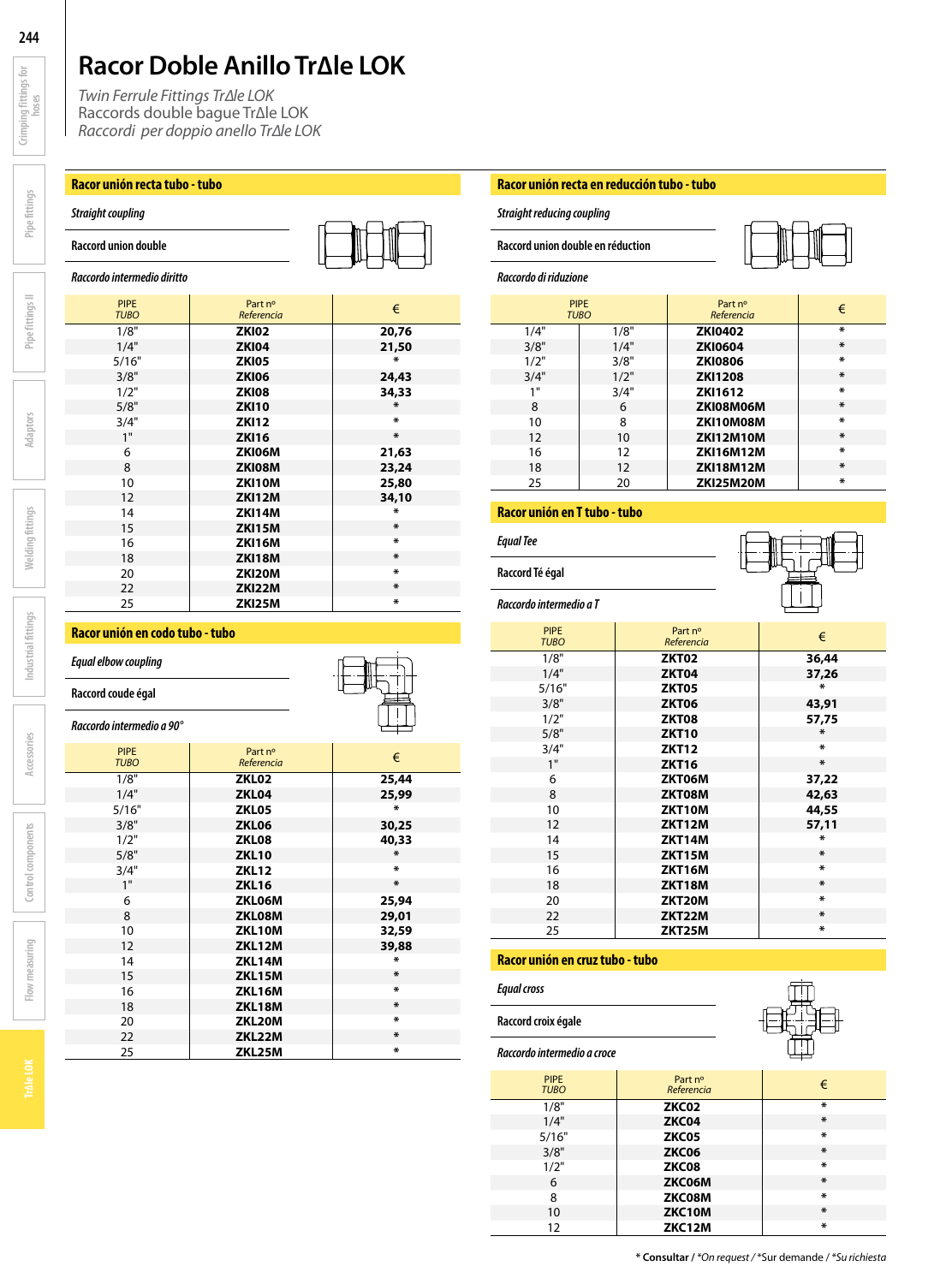*Twin Ferrule Fittings Tr∆le LOK* Raccords double bague Tr∆le LOK *Raccordi per doppio anello Tr∆le LOK*

### **Racor recto rosca cónica NPT**

*Straight male stud coupling NPT*

|  |  |  | WWWW |
|--|--|--|------|
|  |  |  |      |
|  |  |  |      |

| Raccordo di estremitá diritto NPT |  |  |
|-----------------------------------|--|--|
|                                   |  |  |

| <b>PIPE</b><br><b>TUBO</b> | <b>THREAD</b><br><b>ROSCA</b> | Part nº<br>Referencia | €     |
|----------------------------|-------------------------------|-----------------------|-------|
| 1/8"                       | 1/8"                          | ZKIMP0202             | 12,28 |
| 1/8"                       | 1/4"                          | ZKIMP0204             | 12,70 |
| 1/8"                       | 3/8"                          | ZKIMP0206             | 13,66 |
| 1/8"                       | 1/2"                          | ZKIMP0208             | 16,50 |
| 1/4"                       | 1/8"                          | ZKIMP0402             | 12,56 |
| 1/4"                       | 1/4"                          | ZKIMP0404             | 13,02 |
| 1/4"                       | 3/8"                          | ZKIMP0406             | 13,93 |
| 1/4"                       | 1/2"                          | ZKIMP0408             | 16,78 |
| 3/8"                       | 1/8"                          | ZKIMP0602             | 14,35 |
| 3/8"                       | 1/4"                          | ZKIMP0604             | 14,62 |
| 3/8"                       | 3/8"                          | ZKIMP0606             | 15,03 |
| 3/8"                       | 1/2"                          | ZKIMP0608             | 17,37 |
| 1/2"                       | 1/8"                          | ZKIMP0802             | 21,27 |
| 1/2"                       | 1/4"                          | ZKIMP0804             | 21,27 |
| 1/2"                       | 3/8"                          | ZKIMP0806             | 21,27 |
| 1/2"                       | 1/2"                          | ZKIMP0808             | 22,37 |
| 6                          | 1/8"                          | ZKIMP06M02            | 12,79 |
| 6                          | 1/4"                          | ZKIMP06M04            | 12,97 |
| 6                          | 3/8"                          | ZKIMP06M06            | 14,03 |
| 6                          | 1/2"                          | ZKIMP06M08            | 16,64 |
| 8                          | 1/8"                          | ZKIMP08M02            | 13,66 |
| 8                          | 1/4"                          | ZKIMP08M04            | 13,89 |
| 8                          | 3/8"                          | ZKIMP08M06            | 14,67 |
| 8                          | 1/2"                          | ZKIMP08M08            | 17,97 |
| 10                         | 1/8"                          | ZKIMP10M02            | 16,04 |
| 10                         | 1/4"                          | ZKIMP10M04            | 16,36 |
| 10                         | 3/8"                          | ZKIMP10M06            | 16,36 |
| 10                         | 1/2"                          | ZKIMP10M08            | 18,79 |
| 12                         | 1/4"                          | ZKIMP12M04            | 21,31 |
| 12                         | 3/8"                          | ZKIMP12M06            | 21,31 |
| 12                         | 1/2"                          | ZKIMP12M08            | 21,86 |

### **Racor recto rosca cónica BSPT**

*Straight male stud coupling BSPT*

**Raccord union simple mâle conique**

### *Raccordo di estremitá diritto BSP conico*

| <b>PIPE</b><br><b>TUBO</b> | <b>THREAD</b><br><b>ROSCA</b> | Part nº<br>Referencia | €           |
|----------------------------|-------------------------------|-----------------------|-------------|
| 1/4"                       | 1/4"                          | <b>ZKIM0404</b>       | ¥.          |
| 3/8"                       | 1/4"                          | <b>ZKIM0604</b>       | *           |
| 3/8"                       | 3/8"                          | <b>ZKIM0606</b>       | *           |
| 1/2"                       | 1/4"                          | <b>ZKIM0804</b>       | $\mathbf x$ |
| 1/2"                       | 3/8"                          | <b>ZKIM0806</b>       | *           |
| 1/2"                       | 1/2"                          | <b>ZKIM0808</b>       | *           |
| 6                          | 1/4"                          | ZKIM06M04             | *           |
| 6                          | 3/8"                          | ZKIM06M06             | $\mathbf x$ |
| 6                          | 1/2"                          | ZKIM06M08             | ¥.          |
| 8                          | 3/8"                          | ZKIM08M06             | $\mathbf x$ |
| 8                          | 1/2"                          | ZKIM08M08             | ¥.          |
| 10                         | 3/8"                          | ZKIM10M06             | $\mathbf x$ |
| 10                         | 1/2"                          | ZKIM10M08             | ¥.          |
| 12                         | 1/2"                          | <b>ZKIM12M08</b>      | *           |

**Crimping fittings for**  Crimping fittings for

**Pipe fittings**

**Pipe fittings II**

**Adaptors**

**Welding fittings**

**Welding fittings** 

**Industrial fittings**

Industrial fittings

**Accessories**

**Control components**

Control components

**Flow measuring**

Flow measuring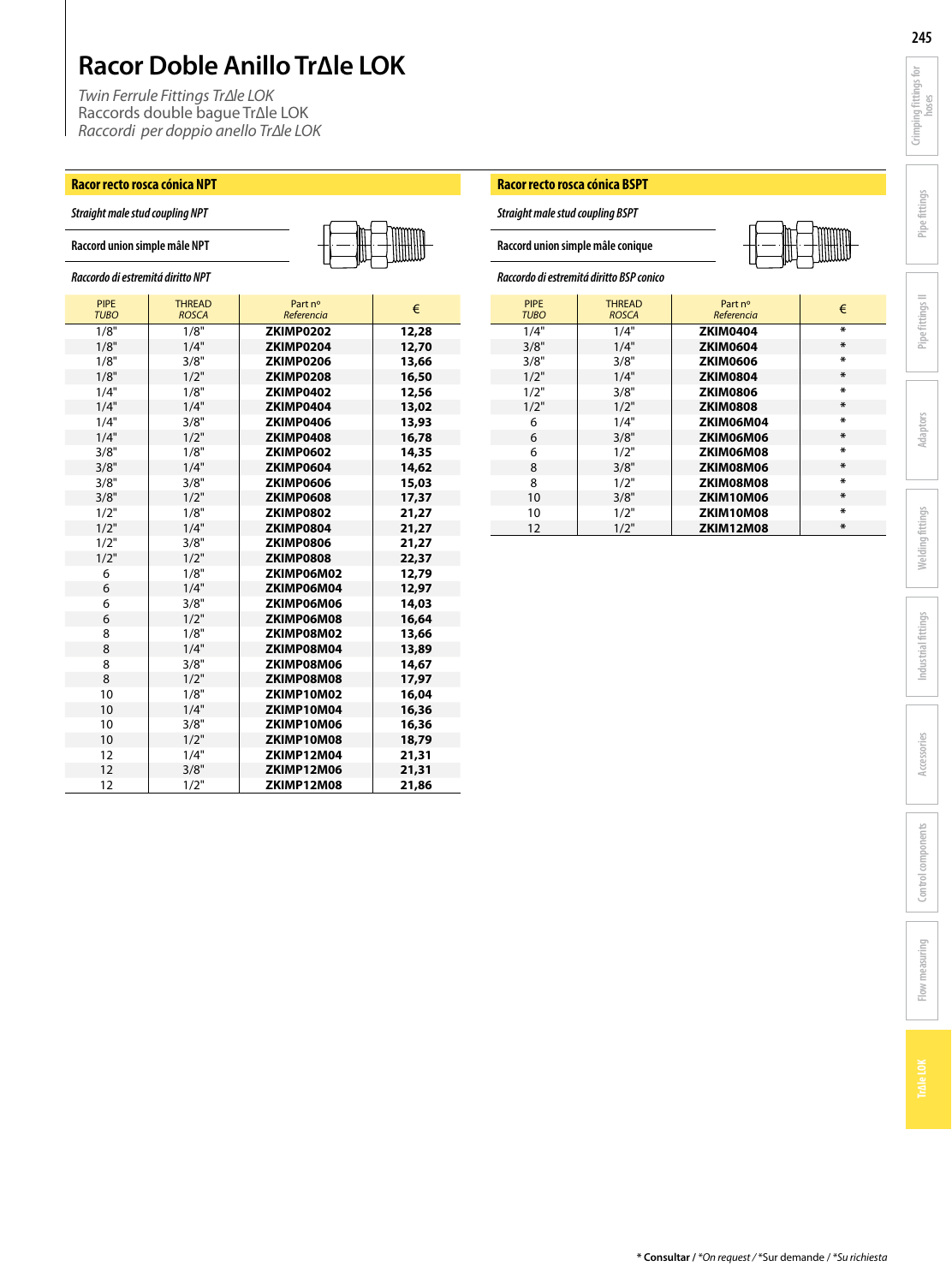PIPE THREAD Part nº € *TUBO ROSCA Referencia* 1/8" 1/8" **ZKLMP0202 18,52**

1/8" 3/8" **ZKLMP0206 20,90**

1/4" 1/4" **ZKLMP0404 19,20**

1/4" 1/2" **ZKLMP0408 25,99**

3/8" 1/4" **ZKLMP0604 22,00**

3/8" 1/2" **ZKLMP0608 27,59**

1/2" 3/8" **ZKLMP0806 28,88** 1/2" 1/2" **ZKLMP0808 30,75**

6 1/4" **ZKLMP06M04 19,16**

6 1/2" **ZKLMP06M08 26,49**

8 1/4" **ZKLMP08M04 20,76**

8 1/2" **ZKLMP08M08 27,18**

10 1/4" **ZKLMP10M04 23,88**

 1/2" **ZKLMP10M08 27,45** 1/4" **ZKLMP12M04 28,69** 1/8" **ZKLMP12M06**<br>1/2" **ZKLMP12M08** 1/2" **ZKLMP12M08 30,53**

6 1/8" **ZKLMP06M02**<br>6 1/4" **ZKLMP06M04** 

8 1/8" **ZKLMP08M02** 

1/4" 1/8" **ZKLMP0402 18,79**

1/4" 3/8" **ZKLMP0406 20,90**

3/8" 1/8" **ZKLMP0602 22,00**

3/8" 3/8" **ZKLMP0606 22,00**

 $ZKLMPO804$ 

6 3/8" **ZKLMP06M06 20,90**

10 1/8" **ZKLMP10M02 23,88**

10 3/8" **ZKLMP10M06 23,88**

8 3/8" **ZKLMP08M06 21,18**

1/8" 1/4" **ZKLMP0204**<br>1/8" 3/8" **ZKLMP0206** 

*Twin Ferrule Fittings Tr∆le LOK* Raccords double bague Tr∆le LOK *Raccordi per doppio anello Tr∆le LOK*

### **Racor en codo rosca cónica NPT**

*Male stud elbow NPT*

**Raccord union coude mâle NPT**

*Raccordo di estremitá a 90° NPT*

**Pipe fittings**

**Crimping fittings for**  Crimping fittings for

**246**

| ndustr      |  |  |
|-------------|--|--|
|             |  |  |
|             |  |  |
| Accessories |  |  |
|             |  |  |

### **Racor en T rosca cónica NPT**

*Male stud branch TEE NPT*

**Raccord TÉ mâle NPT au centre** *Raccordo di estremitá a T NPT*

| <b>PIPE</b><br><b>TUBO</b> | <b>THREAD</b><br><b>ROSCA</b> | Part nº<br>Referencia | €              |
|----------------------------|-------------------------------|-----------------------|----------------|
| 1/8"                       | 1/8"                          | ZKTMP0202             | x              |
| 1/8"                       | 1/4"                          | ZKTMP0204             | $\ast$         |
| 1/4"                       | 1/8"                          | ZKTMP0402             | x              |
| 1/4"                       | 1/4"                          | ZKTMP0404             | $\chi$         |
| 3/8"                       | 1/4"                          | ZKTMP0604             | x              |
| 3/8"                       | 3/8"                          | ZKTMP0606             | $\pmb{\ast}$   |
| 1/2"                       | 3/8"                          | ZKTMP0806             | x              |
| 1/2"                       | 1/2"                          | ZKTMP0808             | $\ast$         |
| 6                          | 1/8"                          | ZKTMP06M02            | x              |
| 6                          | 1/4"                          | ZKTMP06M04            | $\ast$         |
| 8                          | 1/8"                          | ZKTMP08M02            | ¥.             |
| 8                          | 1/4"                          | ZKTMP08M04            | $\pmb{\ast}$   |
| 10                         | 1/4"                          | ZKTMP10M04            | $\mathbf{x}$   |
| 10                         | 3/8"                          | ZKTMP10M06            | $\pmb{\ast}$   |
| $12 \overline{ }$          | 1/4"                          | ZKTMP12M04            | $\mathbf{x}$   |
| 12                         | 3/8"                          | ZKTMP12M06            | $\chi$         |
| 12                         | 1/2"                          | ZKTMP12M08            | $\pmb{\times}$ |

### **Racor en codo rosca cónica BSPT**

| Male stud elbow BSPT                   |                                      |                       |                |  |
|----------------------------------------|--------------------------------------|-----------------------|----------------|--|
|                                        | Raccord union coude mâle gaz conique |                       |                |  |
| Raccordo di estremitá a 90° BSP conico |                                      |                       |                |  |
| <b>PIPE</b><br><b>TUBO</b>             | <b>THREAD</b><br><b>ROSCA</b>        | Part nº<br>Referencia | €              |  |
| 1/4"                                   | 1/4"                                 | <b>ZKLM0404</b>       | $\pmb{\ast}$   |  |
| 1/4"                                   | 3/8"                                 | <b>ZKLM0406</b>       | $\chi$         |  |
| 1/4"                                   | 1/2"                                 | <b>ZKLM0408</b>       | $\pmb{\times}$ |  |
| 3/8"                                   | 3/8"                                 | <b>ZKLM0606</b>       | $\chi$         |  |
| 3/8"                                   | 3/8"                                 | <b>ZKLM0608</b>       | $\pmb{\times}$ |  |
| 1/2"                                   | 1/2"                                 | <b>ZKLM0808</b>       | $\pmb{\ast}$   |  |
| 6                                      | 1/4"                                 | ZKLM06M04             | $\pmb{\times}$ |  |
| 6                                      | 1/2"                                 | ZKLM06M08             | $\pmb{\ast}$   |  |
| 8                                      | 3/8"                                 | ZKLM08M06             | $\star$        |  |
| 8                                      | 1/2"                                 | ZKLM08M08             | $\pmb{\ast}$   |  |
| 10                                     | 3/8"                                 | ZKLM10M06             | $\pmb{\times}$ |  |
| 10                                     | 1/2"                                 | ZKLM10M08             | $\chi$         |  |

**Flow measuring**

Flow measuring

**Control components**

Control components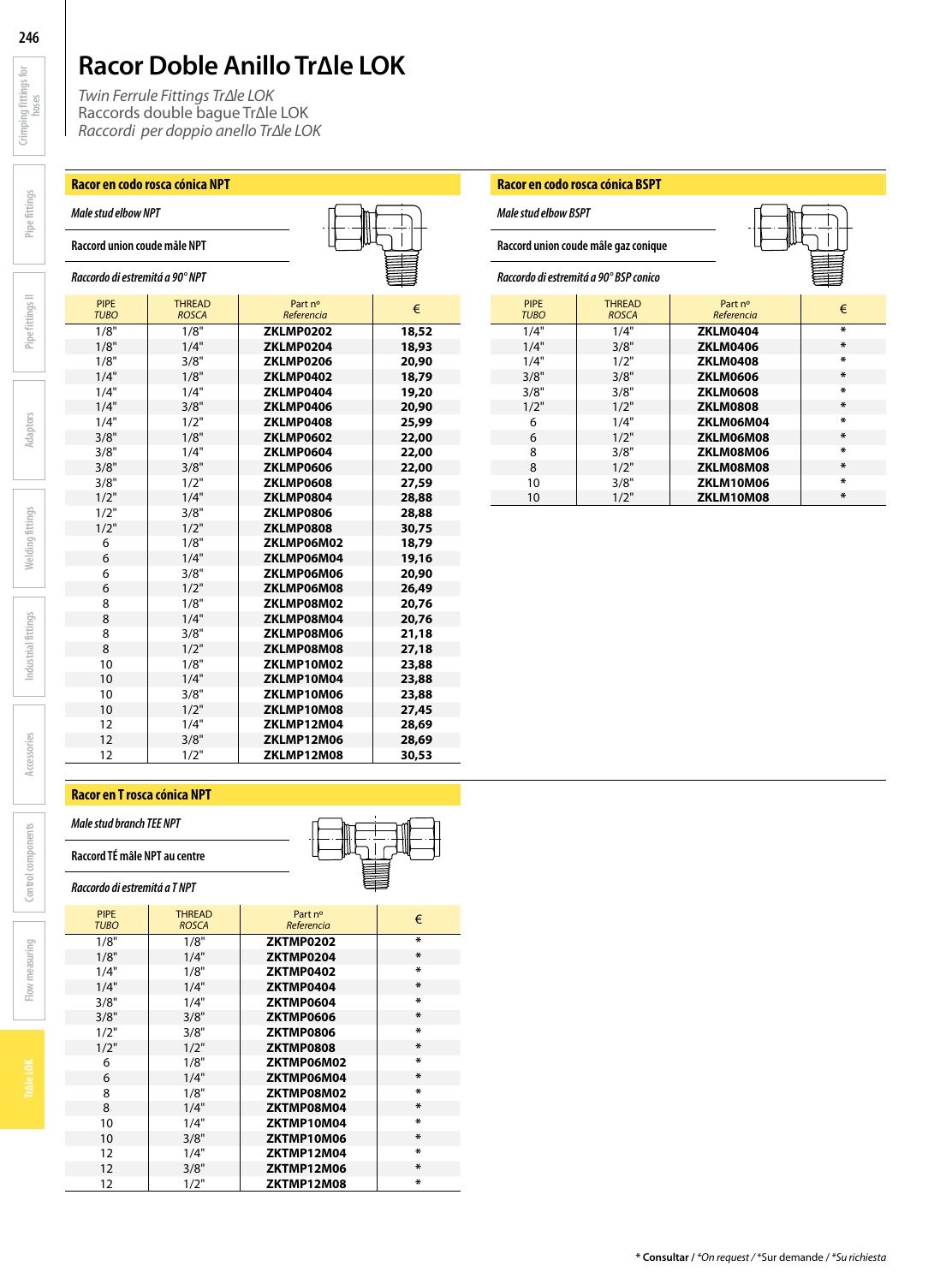*Twin Ferrule Fittings Tr∆le LOK* Raccords double bague Tr∆le LOK *Raccordi per doppio anello Tr∆le LOK*

### **Racor en L rosca cónica NPT**

| <b>Male stud barrel TEE NPT</b>     |                               |                       |              |
|-------------------------------------|-------------------------------|-----------------------|--------------|
| Raccord Té mâle NPT latéral Inox    |                               |                       |              |
| Raccordo di estremitá a LNPT conico |                               |                       |              |
| <b>PIPE</b><br><b>TUBO</b>          | <b>THREAD</b><br><b>ROSCA</b> | Part nº<br>Referencia | €            |
| 1/8"                                | 1/8"                          | ZKTLMP0202            | ¥.           |
| 1/8"                                | 1/4"                          | ZKTLMP0204            | *            |
| 1/4"                                | 1/8"                          | ZKTLMP0402            | ×.           |
| 1/4"                                | 1/4"                          | ZKTLMP0404            | *            |
| 3/8"                                | 1/4"                          | ZKTLMP0604            | *            |
| 3/8"                                | 3/8"                          | ZKTLMP0606            | *            |
| 1/2"                                | 3/8"                          | ZKTLMP0806            | *            |
| 1/2"                                | 1/2"                          | ZKTLMP0808            | *            |
| 6                                   | 1/8"                          | ZKTLMP06M02           | $\mathbf{x}$ |
| 6                                   | 1/4"                          | ZKTLMP06M04           | *            |
| 8                                   | 1/8"                          | ZKTLMP08M02           | *            |
| 8                                   | 1/4"                          | ZKTLMP08M04           | ж            |
| 10                                  | 1/4"                          | ZKTLMP10M04           | *            |
| 10                                  | 1/2"                          | ZKTLMP10M08           | ж            |
| 12                                  | 1/4"                          | ZKTLMP12M04           | *            |
| 12                                  | 3/8"                          | ZKTLMP12M06           | ж            |
| 12                                  | 1/2"                          | ZKTLMP12M08           | *            |

### **Racor recto pasatabique con tuerca**

*Straight bulkhead coupling*

| Raccord droit union double passe cloison avec |
|-----------------------------------------------|
| écrou                                         |



### *Raccordo passaparete*

| <b>PIPE</b><br><b>TUBO</b> | Part nº<br>Referencia | €            |
|----------------------------|-----------------------|--------------|
| 1/8"                       | ZKIB02                | ¥.           |
| 1/4"                       | ZKIB04                | $\pmb{\ast}$ |
| 5/16"                      | ZKIB05                | $\mathbf{x}$ |
| 3/8"                       | ZKIB06                | *            |
| 1/2"                       | ZKIB08                | ¥.           |
| 5/8"                       | ZKIB10                | *            |
| 3/4"                       | ZKIB <sub>12</sub>    | ¥.           |
| 1"                         | ZKIB16                | *            |
| 6                          | ZKIB06M               | *            |
| 8                          | ZKIB08M               | *            |
| 10                         | ZKIB10M               | *            |
| 12                         | ZKIB12M               | *            |
| 15                         | ZKIB15M               | $\mathbf x$  |
| 16                         | ZKIB16M               | *            |
| 18                         | ZKIB18M               | *            |
| 20                         | ZKIB20M               | *            |
| 25                         | ZKIB25M               | *            |

### **Racor recto - NPT pasatabique con tuerca**

*Straight bulkhead coupling- NPT*

| Raccord droit union double passe cloison avec |  |
|-----------------------------------------------|--|
| écrou - NPT                                   |  |

### *Raccordo passaparete - NPT*

| <b>PIPE</b> | <b>THREAD</b> | Part nº          | €                   |
|-------------|---------------|------------------|---------------------|
| <b>TUBO</b> | <b>ROSCA</b>  | Referencia       |                     |
| 1/8"        | 1/8"          | <b>ZKIBP0202</b> | $\mathbf{x}$        |
| 1/4"        | 1/4"          | ZKIBP0404        | $\ast$              |
| 3/8"        | 3/8"          | <b>ZKIBP0606</b> | $\mathbf{x}$        |
| 1/2"        | 1/2"          | ZKIBP0808        | $\boldsymbol{\ast}$ |
| 3/4"        | 3/4"          | <b>ZKIBP1212</b> | $\mathbf x$         |
| 1"          | 1"            | <b>ZKIBP1616</b> | $\boldsymbol{\ast}$ |
| 6           | 1/8"          | ZKIBP06M02       | $\mathbf x$         |
| 8           | 1/4"          | ZKIBP08M04       | $\boldsymbol{\ast}$ |
| 10          | 3/8"          | ZKIBP10M06       | $\pmb{\ast}$        |
| 12          | 1/2"          | ZKIBP12M08       | $\chi$              |



**Crimping fittings for**  Crimping fittings for

**Pipe fittings**

**Pipe fittings II**

**Adaptors**

**Welding fittings**

**Welding fittings** 

**Industrial fittings**

Industrial fittings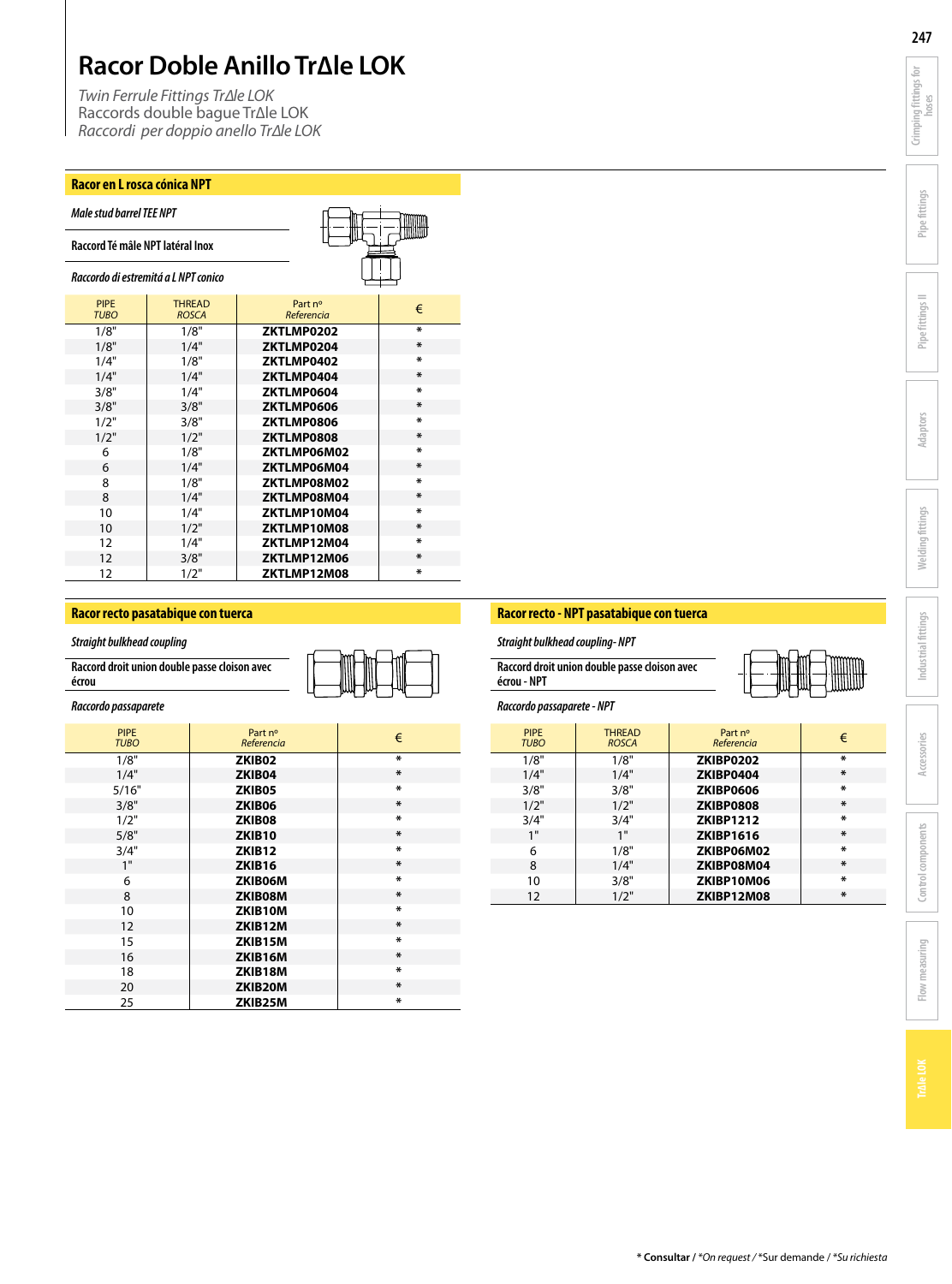*Twin Ferrule Fittings Tr∆le LOK* Raccords double bague Tr∆le LOK *Raccordi per doppio anello Tr∆le LOK*

### **Racor recto hembra rosca NPT**

*Female stud coupling NPT*

**Raccord union simple femelle gaz**

*Raccordo diritto femmina NPT*

| <b>PIPE</b><br><b>TUBO</b> | <b>THREAD</b><br><b>ROSCA</b> | Part nº<br>Referencia | €            |
|----------------------------|-------------------------------|-----------------------|--------------|
| 1/8"                       | 1/8"                          | ZKIHP0202             | 13,70        |
| 1/8"                       | 1/4"                          | ZKIHP0204             | 15,03        |
| 1/8"                       | 3/8"                          | ZKIHP0206             | 16,59        |
| 1/8"                       | 1/2"                          | ZKIHP0208             | 19,16        |
| 1/4"                       | 1/8"                          | ZKIHP0402             | 14,48        |
| 1/4"                       | 1/4"                          | ZKIHP0404             | 15,86        |
| 1/4"                       | 1/4"                          | ZKIHP0406             | 16,87        |
| 1/4"                       | 3/8"                          | ZKIHP0408             | 20,35        |
| 3/8"                       | 1/2"                          | ZKIHP0602             | 15,86        |
| 3/8"                       | 1/4"                          | <b>ZKIHP0604</b>      | 16,96        |
| 3/8"                       | 3/8"                          | <b>ZKIHP0606</b>      | 18,24        |
| 3/8"                       | 1/2"                          | <b>ZKIHP0608</b>      | 21,82        |
| 1/2"                       | 1/2"                          | ZKIHP0802             | 21,18        |
| 1/2"                       | 1/4"                          | ZKIHP0804             | 21,18        |
| 1/2"                       | 3/8"                          | ZKIHP0806             | 21,91        |
| 1/2"                       | 1/2"                          | ZKIHP0808             | 25,53        |
| 5/8"                       | 1/2"                          | <b>ZKIHP1008</b>      | X            |
| 3/4"                       | 3/4"                          | <b>ZKIHP1212</b>      | X            |
| 1"                         | 1"                            | <b>ZKIHP1616</b>      | ×            |
| 6                          | 1/2"                          | ZKIHP06M02            | 14,35        |
| 6                          | 1/4"                          | ZKIHP06M04            | 15,77        |
| 6                          | 3/8"                          | ZKIHP06M06            | 16,82        |
| 6                          | 1/2"                          | ZKIHP06M08            | 20,81        |
| 8                          | 1/4"                          | ZKIHP08M04            | 16,50        |
| 8                          | 3/8"                          | ZKIHP08M06            | 17,51        |
| 8                          | 1/2"                          | ZKIHP08M08            | 21,22        |
| 10                         | 1/4"                          | ZKIHP10M04            | 17,33        |
| 10                         | 3/8"                          | ZKIHP10M06            | 18,43        |
| 10                         | 1/2"                          | ZKIHP10M08            | 22,05        |
| 12                         | 1/4"                          | ZKIHP12M04            | 21,54        |
| 12                         | 3/8"                          | ZKIHP12M06            | 21,54        |
| 12                         | 1/2"                          | ZKIHP12M08            | 25,12        |
| 16                         | 1/2"                          | ZKIHP16M08            | ж            |
| 20                         | 3/4"                          | ZKIHP20M12            | ж            |
| 22                         | 3/4"                          | ZKIHP22M12            | $\pmb{\ast}$ |
| 25                         | 1"                            | ZKIHP25M16            | ж            |

**Crimping fittings for**  Crimping fittings for

**Pipe fittings**

**Pipe fittings II**

**Adaptors**

**Welding fittings**

**Welding fittings** 

**Industrial fittings**

Industrial fittings

**Accessories**

**Control components**

Control components

**Flow measuring**

Flow measuring